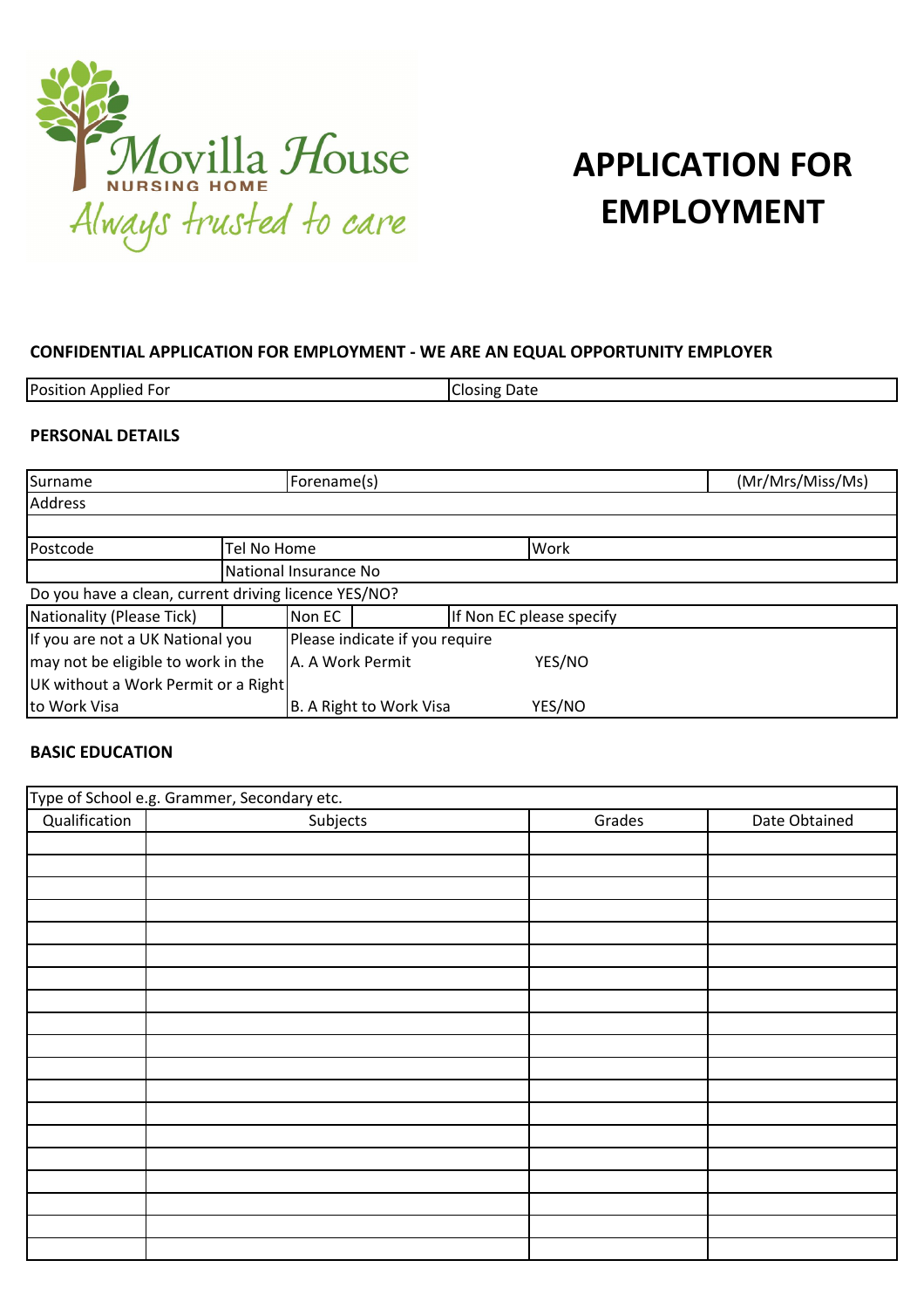### **FURTHER EDUCATION Indicate Nursing Grade**

| Name of Qualification | Level | Grade | Date Obtained |
|-----------------------|-------|-------|---------------|
|                       |       |       |               |
|                       |       |       |               |
|                       |       |       |               |

# **PROFESSIONAL (NMC/NISCC)**

| Awarding Body | PIN Number | <b>Expiry Date</b> | Grade |
|---------------|------------|--------------------|-------|
|               |            |                    |       |
|               |            |                    |       |

#### **EMPLOYMENT**

#### **Present Post**

| Name. Address and<br>business of employer | From<br>(date) | To<br>(date) | Job title and summary of responsibilities | Reason for leaving |
|-------------------------------------------|----------------|--------------|-------------------------------------------|--------------------|
|                                           |                |              |                                           |                    |
|                                           |                |              |                                           |                    |
|                                           |                |              |                                           |                    |
|                                           |                |              |                                           |                    |
|                                           |                |              |                                           |                    |
|                                           |                |              |                                           |                    |

#### **Previous Posts**

Please list all your work history BEGINNING WITH THE MOST RECENT POSITION. If work is part time or voluntary please indicate. A continuation sheet may be attached if necessary.

| Name. Address and    | From   | To     | Job title and summary of responsibilities | Reason for leaving |
|----------------------|--------|--------|-------------------------------------------|--------------------|
| business of employer | (date) | (date) |                                           |                    |
|                      |        |        |                                           |                    |
|                      |        |        |                                           |                    |
|                      |        |        |                                           |                    |
|                      |        |        |                                           |                    |
|                      |        |        |                                           |                    |
|                      |        |        |                                           |                    |
|                      |        |        |                                           |                    |
|                      |        |        |                                           |                    |
|                      |        |        |                                           |                    |
|                      |        |        |                                           |                    |
|                      |        |        |                                           |                    |
|                      |        |        |                                           |                    |
|                      |        |        |                                           |                    |
|                      |        |        |                                           |                    |
|                      |        |        |                                           |                    |
|                      |        |        |                                           |                    |
|                      |        |        |                                           |                    |
|                      |        |        |                                           |                    |
|                      |        |        |                                           |                    |
|                      |        |        |                                           |                    |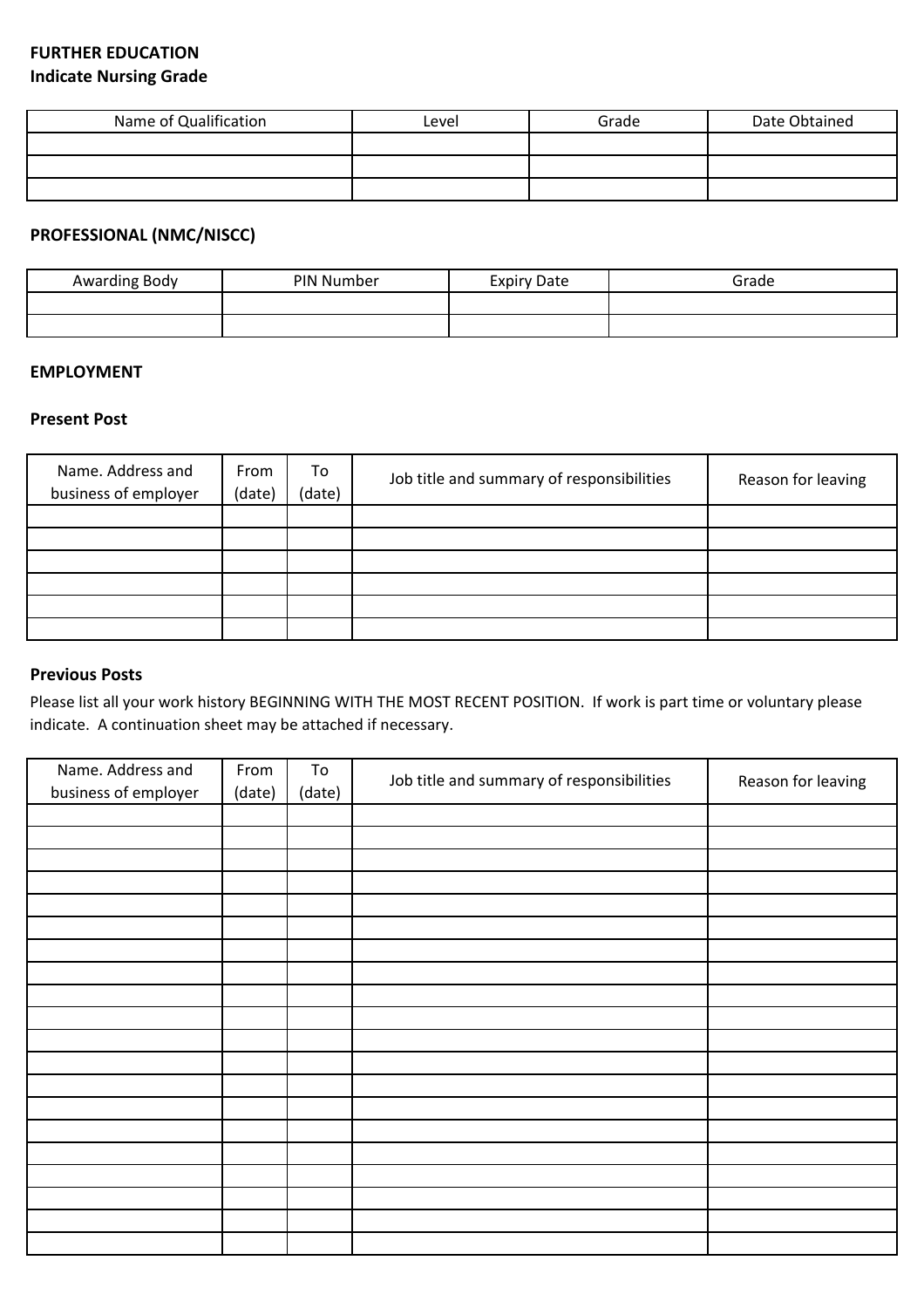| Why do you wish to leave your present position?           |          |  |
|-----------------------------------------------------------|----------|--|
|                                                           |          |  |
|                                                           |          |  |
|                                                           |          |  |
| What period of notice does your current employer require? |          |  |
| Present Earnings £                                        |          |  |
| Have you ever been dismissed from any employment?         | YES / NO |  |
| If yes, please give details.                              |          |  |
|                                                           |          |  |

## **OTHER DETAILS**

Please state how your experience to date has a bearing on your present application.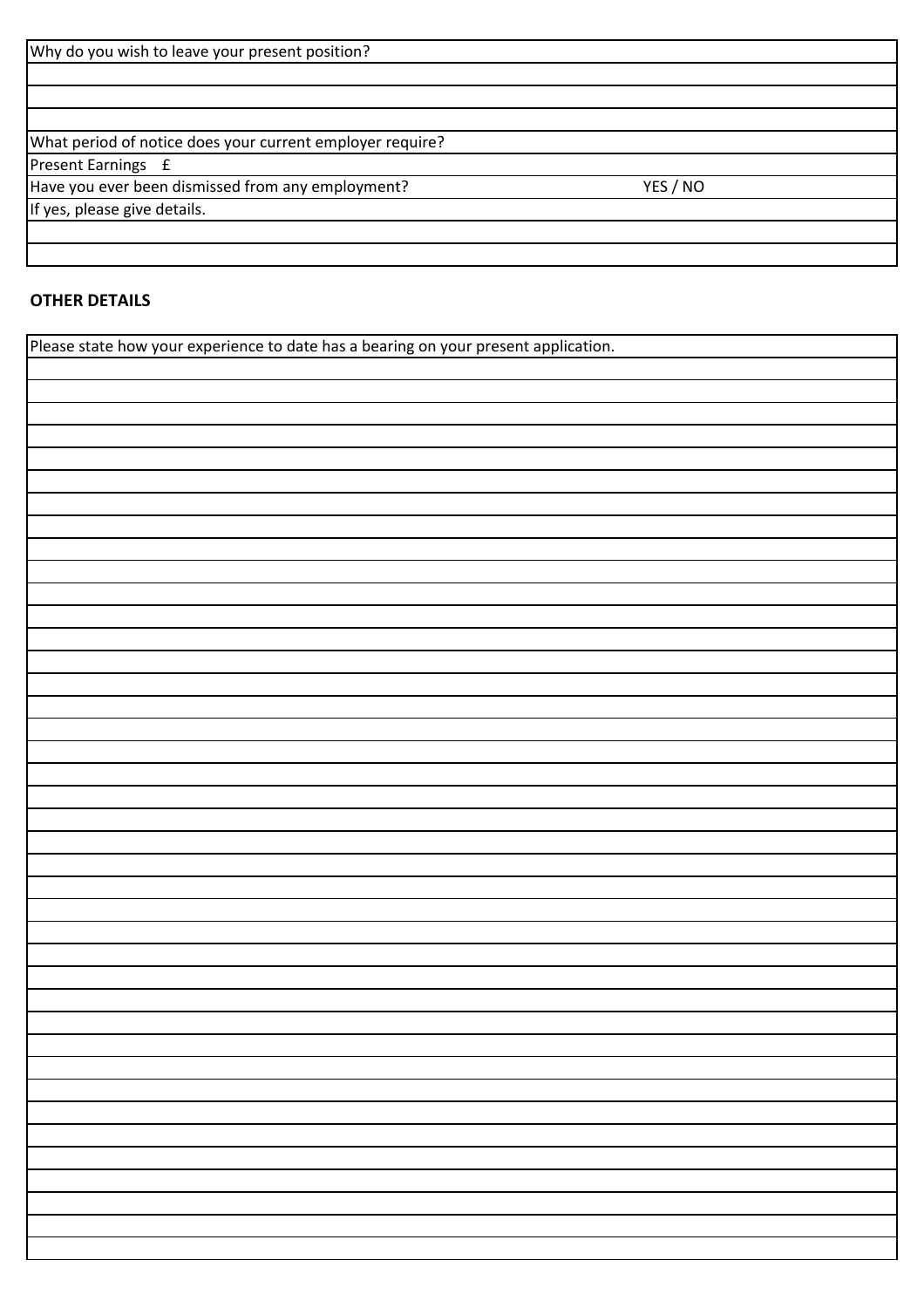| Movilla House values reliable attendance amongst its employees.               |                        |                            |
|-------------------------------------------------------------------------------|------------------------|----------------------------|
| How many days have you lost due                                               | This yr (past 12 mths) | Last yr (previous 12 mths) |
| to illness?                                                                   |                        |                            |
| Please give details of the above:                                             |                        |                            |
|                                                                               |                        |                            |
|                                                                               |                        |                            |
|                                                                               |                        |                            |
| Do you have a medical condition which may affect your preformance in the job? |                        | YES/NO                     |
| If yes, please give details                                                   |                        |                            |
|                                                                               |                        |                            |
|                                                                               |                        |                            |